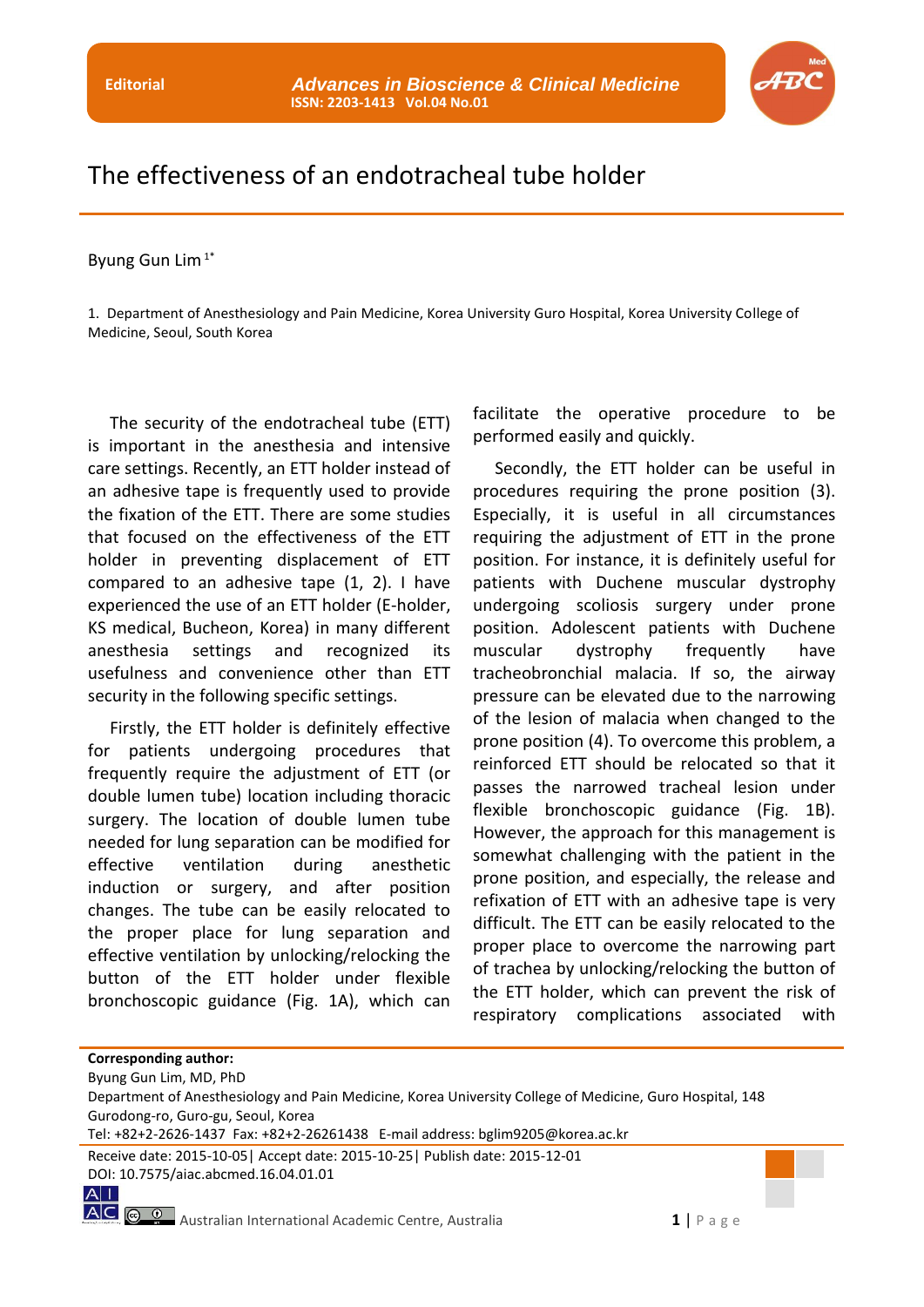

ventilatory difficulty and secure the safety of patients.

Thirdly, the ETT holder is effective in keeping the ETT in a midline position. This is especially so when a flexible laryngeal mask airway (Flexible LMATM, Wooyoung meditech, Seoul, Korea; FLMA) is used because maintaining a midline position of LMA is very important in securing ventilation without leakage (Fig. 1C, 1D). Although an adhesive tape without a bite block or oral airway may enable an FLMA to be kept in a midline position, there is still a risk of

airway obstruction associated with the patient biting an FLMA. Moreover, considering that an FLMA displays a tendency to be pushed out from the pharyngolaryngeal region if it is positioned so that only a low grade sealing is achieved, a tight fixation of the FLMA using the ETT holder is very important.

I suggest that the ETT holder can enhance the convenience of anesthesiologists while providing more useful anesthetic management to patients in the above anesthesia settings.



**Figure 1:** Use of an endotracheal tube holder in various anesthesia settings. (A) Repositioning of a double lumen tube with a flexible bronchoscope in thoracic surgery. (B) Repositioning of an endotracheal tube with a flexible bronchoscope in a surgery requiring the prone position. (C) Fixation of a flexible laryngeal mask airway (a front view). (D) Fixation of a flexible laryngeal mask airway (a lateral view).